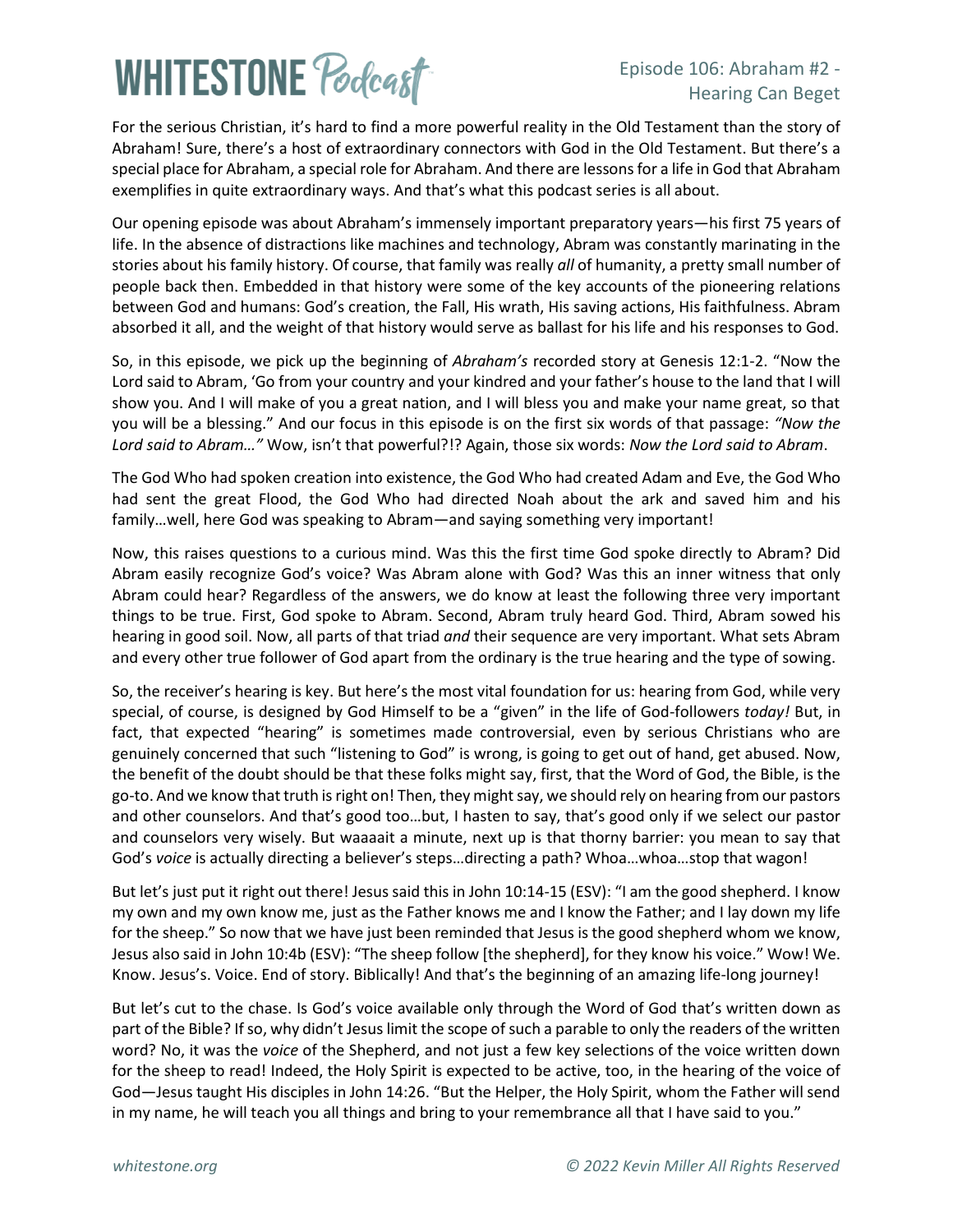# **WHITESTONE Podcast**

### Episode 106: Abraham #2 - Hearing Can Beget

So, is this teaching of *all* things by the Holy Spirit limited to just remembrance to Jesus's words? Well, no, because it's *in addition to* bringing that remembrance, it's clear that the Holy Spirit will teach Jesus's disciples *all things!* God is active in teaching us in the present day—we can and should expect to "hear" from Him in some fashion, and hear as regularly, as routinely as any eager student and willing teacher might work together. But then, here's the big question: does our hearing bear fruit? Well, Jesus addressed just that specific kind of situation in the famous Parable of the Sower.

Here are verses found in Mark 4:13-20: "And [Jesus] said to them, 'Do you not understand this parable? How then will you understand all the parables? The sower sows the word. And these are the ones along the path, where the word is sown: when they hear, Satan immediately comes and takes away the word that is sown in them. And these are the ones sown on rocky ground: the ones who, when they hear the word, immediately receive it with joy. And they have no root in themselves, but endure for a while; then, when tribulation or persecution arises on account of the word, immediately they fall away. And others are the ones sown among thorns. They are those who hear the word, but the cares of the world and the deceitfulness of riches and the desires for other things enter in and choke the word, and it proves unfruitful. But those that were sown on the good soil are the ones who hear the word and accept it and bear fruit, thirtyfold and sixtyfold and a hundredfold.'"

Right there, Jesus assumes that a sower sows the word and that someone hears! Then Jesus distinguishes between faulty hearing and that hearing being sown on good soil. So then, how are we to discern between the truly authentic voice of God and the lesser but loud cacophony of voices in our lives? Well, the authentic voice we're hearing will resonate with the Word of God, with God's character, with His purposes, with His expectations for believers…like loving neighbors, and going forth and making disciples!

So, we know that we should expect to hear the voice of the good shepherd who sows—Jesus! But what about the voice of the Holy Spirit? Now, it's kind of mind-boggling, but the fact is that the startling opinion of some Christians is that God can speak through fallible human counselors to us but that the Holy Spirit who dwells in us is unable to speak to us, to teach us. Well, how about this door-closing truth about fully hearing from God as recorded by the Apostle John? In Revelation 2:7, the Bible says, "He who has an ear, let him hear what the Spirit says to the churches." You see, this passage wasn't just about John hearing directly from God to write the Book of Revelation, it was the specific instructions to the later readers of this very Word *to really, truly hear*. Let's not lose sight of this key: we must understand the important distinction between simple hearing and the full hearing that is of God, by the Word *and* by the Spirit!

And that brings us back to Abram and those six words: *Now the Lord said to Abram…* And we know all these centuries later that God's words to Abram fell on good soil. So, here the key point: it's about what *true hearing can beget*. Now we know the word "beget" from reading that old-fashioned Biblical word a bunch of times—you know, like in family genealogies, but also in other precipitative events. So, to "beget" can mean "to procreate, to create a child." And it also means "to give rise to" or "to bring about."

To be sure, God has spoken many times throughout history. And countless people have heard God speak or heard his Word spoken. So, yes, they have "heard"—and that's good! But many have let that speaking immediately get robbed by the enemy, or get sown on rocky soil, or get throttled by thorns. Of course, we don't know exactly *how* Abram received what the Lord said to him—was it audible, perhaps even thundering down from on high? Or was it quietly said to Abram in the stillness of a tent in a desert? But what we *do* know is that Abram *really heard in the Parable of the Sower sense*. Abram prepared good soil.

Here's the deal. Simple "hearing" isn't always a *begetting* hearing, for Abram or for us! The richest fullness of relationship with God depends on how we've prepared to receive what He has said, whether from hearing the Word or the teaching of the Holy Spirit! This is the amazing privilege of the God-follower: intimacy of another order of magnitude, with manifold fruits to come! So…just how good is *your* hearing?